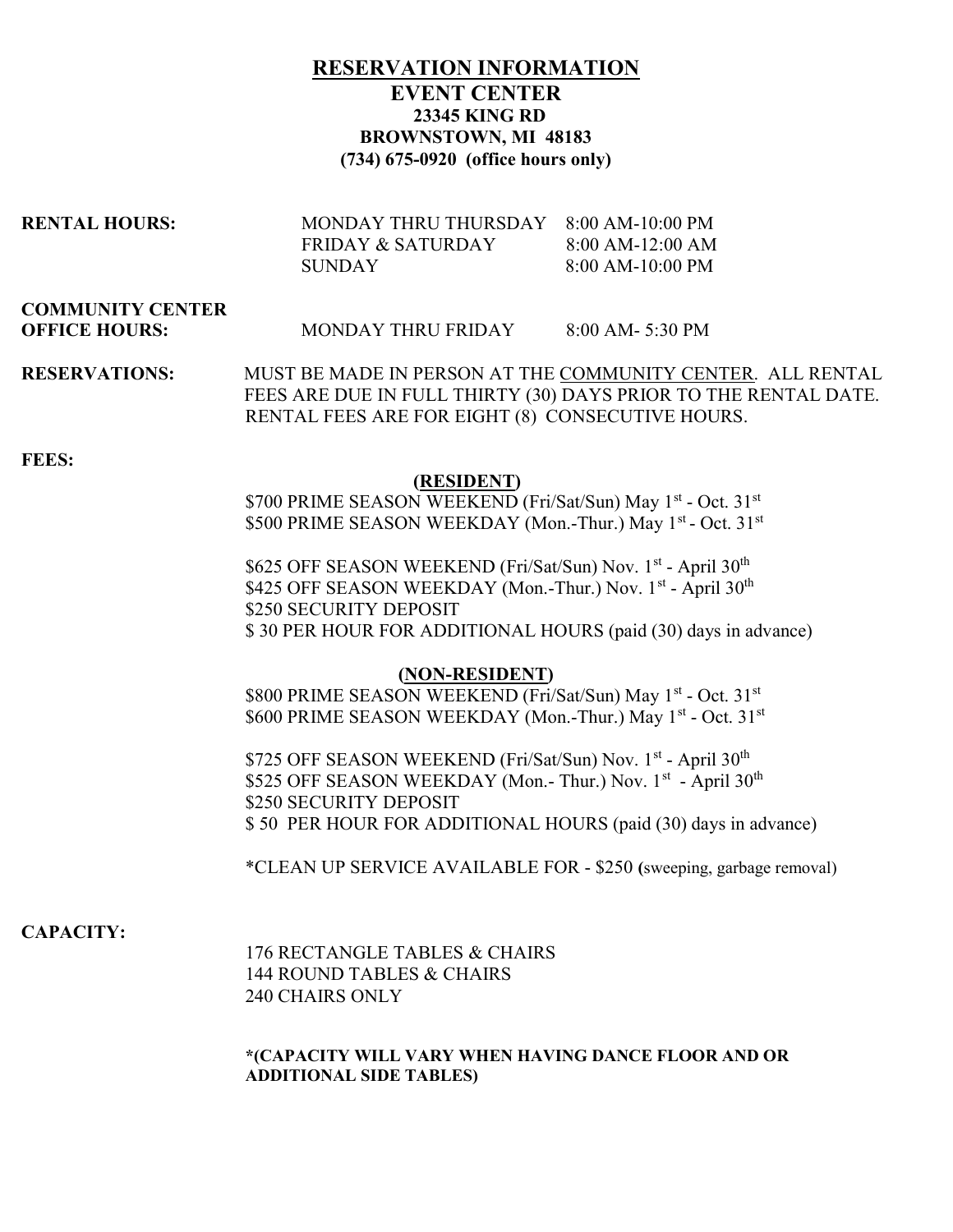### SECURITY DEPOSIT: A \$250.00 HALL SECURITY DEPOSIT IS REQUIRED UPON APPLICATION/CONTRACT AND MAY BE FORFEITED IF CANCELLED LESS THAN SIX (6) MONTHS PRIOR TO RENTAL DATE. THIS SECURITY DEPOSIT IS FOR DAMAGES, ALL OR A PORTION OF WHICH WILL BE REFUNDED AFTER INSPECTION OF THE PREMISES.

 CANCELLATION: IF RENTAL IS CANCELLED SIX (6) MONTHS PRIOR TO THE EVENT, ALL FEES WILL BE REFUNDED. ALL CANCELLATIONS LESS THAN SIX (6) MONTHS PRIOR TO EVENT MAY FORFEIT ALL FEES.

## BROWNSTOWN TOWNSHIP EVENT CENTER REGULATIONS

- Reservations for use of the Event Center must be made by an adult, age 21 or over. It will be the responsibility of the reserving party to ensure that discipline and building regulations are enforced. Failure to adhere to building regulations may result in termination of rental.
- The fees set forth shall be payable thirty (30) days prior to the event.
- In addition to rental fees, a \$250 hall security deposit shall be mandatory from all individuals and organizations upon application. These security deposits must be paid in full at the time of applicatin. Applications submitted without payment of deposits shall not secure rental dates and will not be accepted. Such deposit shall be forfeited for that particular date, we will refund your deposit in full. Such deposit may also be used for expenses due to damage or breakage to the building or equipment.
- All persons using the Event Center must wear shoes and shirts when in the building.
- Applications for reserving the Event Center must be made in person at the Recreation Department.
- Such activities shall be limited to building Fire Code capacities.
- Groups planning to serve refreshments or food or who need special arrangements must include this information at the time of application and only such articles as requested and approved at the time of application will be considered management responsibility.
- Following each such event, an inspection of the Event Center shall be made by a Recreation representative at which time it shall be determined whether any damage has been done to the building and/or its contents. If there has been such damage or if extraordinary expenses are incurred, all or a portion of the deposit may be used; thereafter, such deposit or remaining portion of the deposit will be returned.
- At the discretion of the management, an additional charge may be assessed whenever the building is kept open beyond normal operating hours.
- Rental rates are for a period of eight (8) consecutive hours. Additional hours may be reserved at least 30 days prior to rental date, for an additional hourly fee.